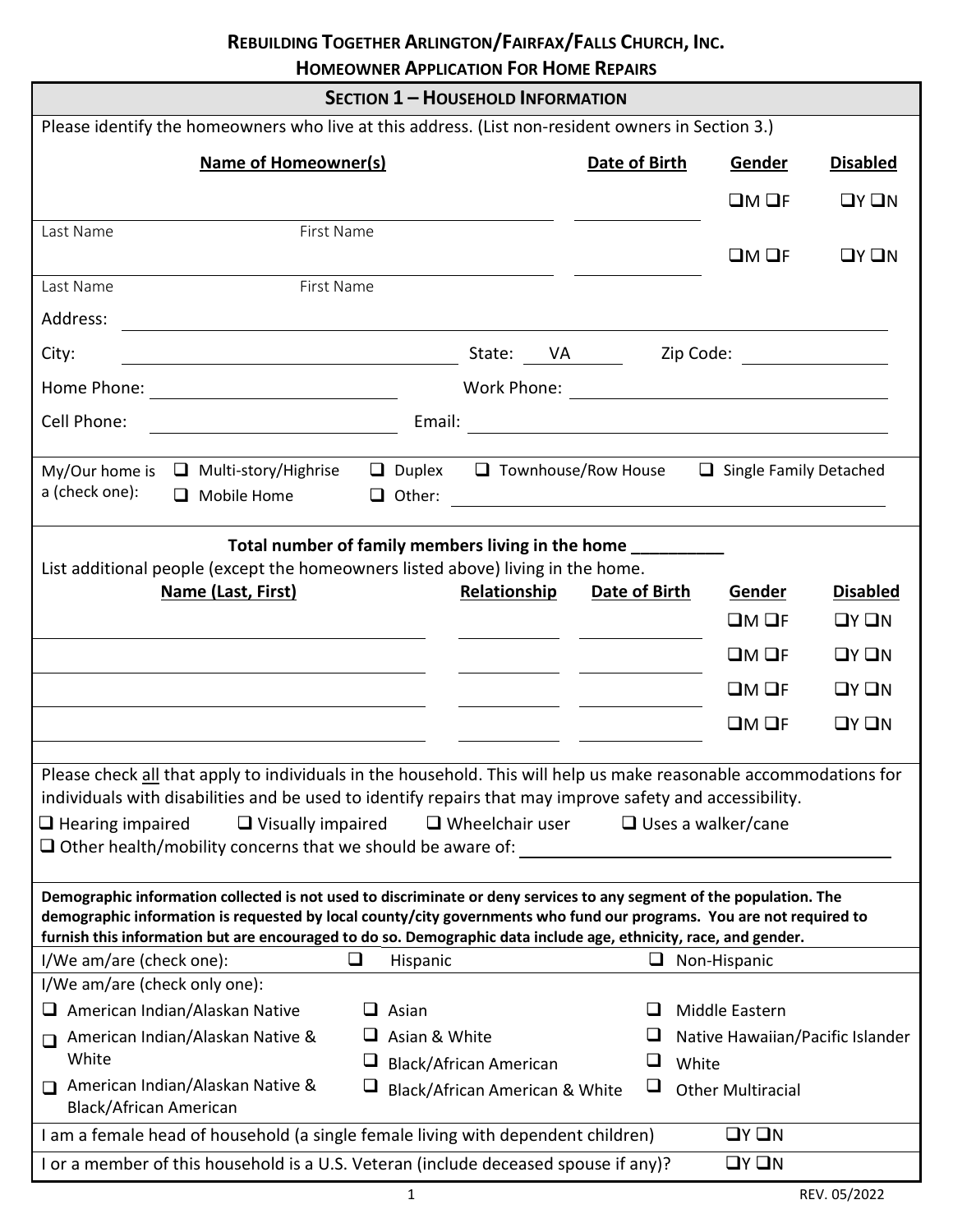|                                                                                                                                      | <b>SECTION 2 - REPAIRS TO BE CONSIDERED</b>                                                                                                                                                                                                                                                                                                          |
|--------------------------------------------------------------------------------------------------------------------------------------|------------------------------------------------------------------------------------------------------------------------------------------------------------------------------------------------------------------------------------------------------------------------------------------------------------------------------------------------------|
| HEALTH, SAFETY, ACCESSIBILITY                                                                                                        | Please check the items needed                                                                                                                                                                                                                                                                                                                        |
| <b>Fall Safety</b>                                                                                                                   | <b>Fire Safety</b>                                                                                                                                                                                                                                                                                                                                   |
| <b>Grab Bars</b><br>ப                                                                                                                | $\Box$ Smoke detector                                                                                                                                                                                                                                                                                                                                |
| Additional handrail on stairs<br>⊔                                                                                                   | Carbon monoxide detector                                                                                                                                                                                                                                                                                                                             |
| Comfort height toilet<br>⊔                                                                                                           | $\Box$ Fire extinguisher                                                                                                                                                                                                                                                                                                                             |
| <b>Brighter lighting</b><br>⊔                                                                                                        | $\Box$ Dryer duct inspection & repair                                                                                                                                                                                                                                                                                                                |
| <b>Moisture &amp; Ventilation</b>                                                                                                    | <b>Accessibility</b>                                                                                                                                                                                                                                                                                                                                 |
| Bathroom exhaust fan                                                                                                                 | $\Box$ Wheelchair ramp                                                                                                                                                                                                                                                                                                                               |
| Kitchen exhaust fan<br>⊔                                                                                                             | Entrance walkway repair<br>⊔                                                                                                                                                                                                                                                                                                                         |
| Caulking tub/shower<br>⊔                                                                                                             | <b>Exterior handrail</b>                                                                                                                                                                                                                                                                                                                             |
| Weatherstripping doors<br>u.                                                                                                         | Stair lift                                                                                                                                                                                                                                                                                                                                           |
| $\Box$ Gutter/downspout cleaning & repair                                                                                            | Do you have                                                                                                                                                                                                                                                                                                                                          |
| <b>Security</b>                                                                                                                      | - an active roof leak<br>ШN<br>l IV.                                                                                                                                                                                                                                                                                                                 |
| Proper door locks                                                                                                                    | - an active plumbing leak<br>ПN                                                                                                                                                                                                                                                                                                                      |
| $\Box$ Visible house numbers                                                                                                         | - a broken hot water heater<br>$\square$ N<br>LIY.                                                                                                                                                                                                                                                                                                   |
|                                                                                                                                      |                                                                                                                                                                                                                                                                                                                                                      |
|                                                                                                                                      | $\square$ N<br>∐Y I<br>Have we worked on your home before?                                                                                                                                                                                                                                                                                           |
| <b>OTHER REPAIRS</b>                                                                                                                 | (Minor electrical & plumbing, general maintenance, and yard work)                                                                                                                                                                                                                                                                                    |
|                                                                                                                                      | Please provide a brief description. RT-AFF Staff will contact you to discuss in more detail.                                                                                                                                                                                                                                                         |
|                                                                                                                                      |                                                                                                                                                                                                                                                                                                                                                      |
|                                                                                                                                      | <b>SECTION 3 - VERIFICATION OF HOME OWNERSHIP</b>                                                                                                                                                                                                                                                                                                    |
| Together-AFF can enter and repair the home.<br>rental property. Homeowners insurance must be current for RT-AFF to work on the home. | Rebuilding Together-AFF will consider repairing a home if: (a) the home is owned by an individual or by multiple<br>family members, (b) at least one of the owners resides in the home, and (c) all owners agree that Rebuilding<br>Rebuilding Together-AFF will not repair a home that is scheduled to be sold, is under contract for sale, or is a |
| Is your homeowner insurance current?                                                                                                 | $\Box Y \Box N$                                                                                                                                                                                                                                                                                                                                      |
| Are your property tax payments current?                                                                                              | $\Box Y \Box N$<br>$\Box$ Receive property tax waiver                                                                                                                                                                                                                                                                                                |
| Is your mortgage payment current?                                                                                                    | $\Box Y \Box N$<br>$\square$ Mortgage is paid off                                                                                                                                                                                                                                                                                                    |
| Does at least one owner live at the address given in Section 1?                                                                      | $\Box Y \Box N$                                                                                                                                                                                                                                                                                                                                      |
| Please list the names and addresses of any owners who do not reside at the address in Section 1:                                     |                                                                                                                                                                                                                                                                                                                                                      |
| Name:                                                                                                                                | Address:                                                                                                                                                                                                                                                                                                                                             |
| Name:                                                                                                                                | Address:                                                                                                                                                                                                                                                                                                                                             |
|                                                                                                                                      |                                                                                                                                                                                                                                                                                                                                                      |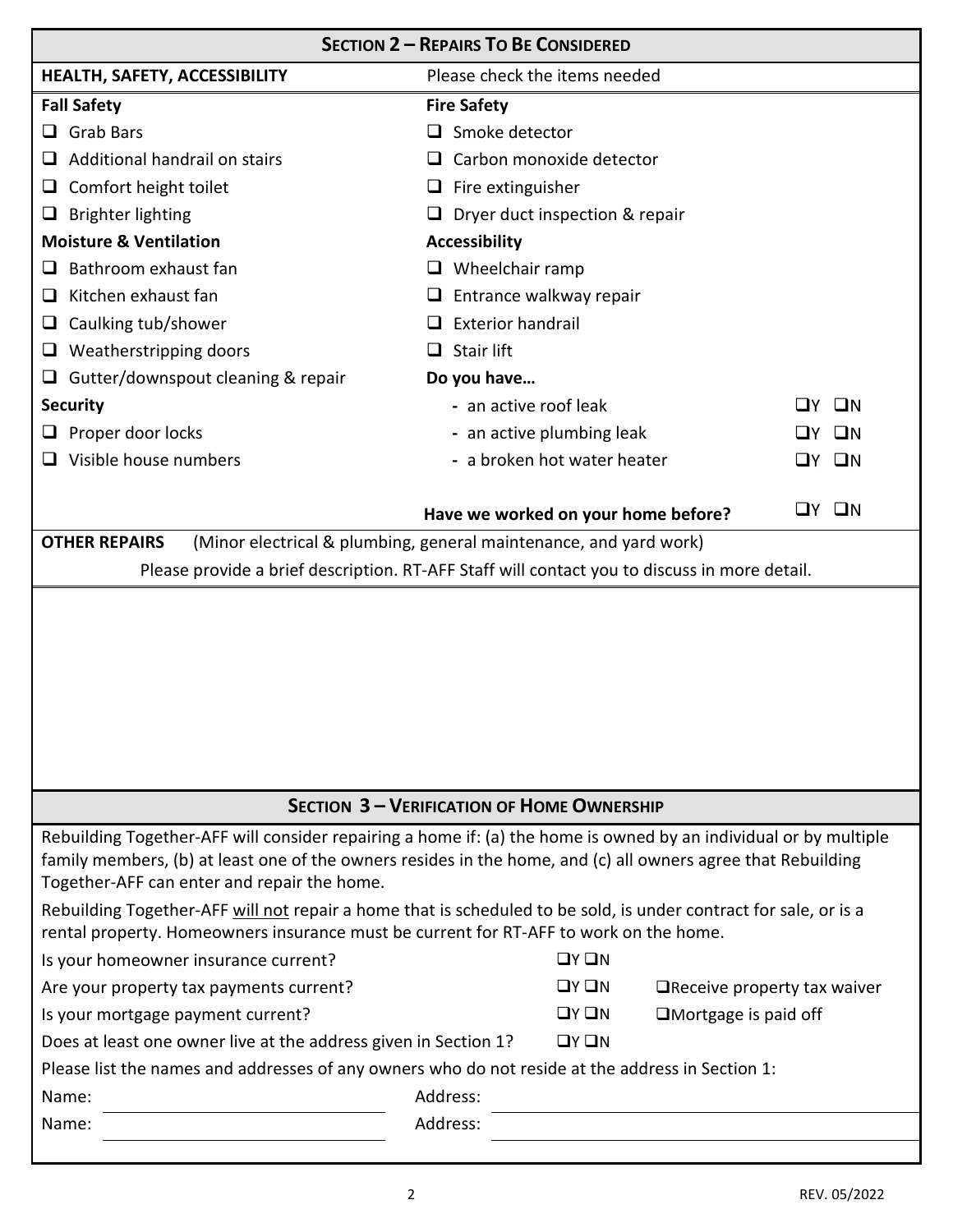#### **SECTION 4 – CERTIFICATION OF INCOME**

Please fill in the information requested below and **attach documentation** to verify the income of all family members.

**Rebuilding Together-AFF REQUIRES a copy of the first 2 pages of each family member's most current federal income tax return or other documentation showing their gross annual income, (i.e. most recent W-2; Social Security Form 1099-Benefit Statement; Annuity or Retirement Statement and interest earned statement.) We DO NOT NEED Social Security Numbers and suggest you remove them from all documents.**

Although you are not legally required to provide information on family income your failure to do will result in our inability to determine your eligibility for services.

| <b>Name</b>                                                                                         | Unemployed*       | TANF**            | Wages &<br>Salary | <b>Social</b><br><b>Security</b> | Pension/<br><b>Retirement</b> | <b>Other</b>                | <b>Gross</b><br><b>Income</b> |
|-----------------------------------------------------------------------------------------------------|-------------------|-------------------|-------------------|----------------------------------|-------------------------------|-----------------------------|-------------------------------|
|                                                                                                     | $\Box Y$ $\Box N$ | $\Box Y$ $\Box N$ |                   |                                  |                               |                             | \$0                           |
|                                                                                                     | $QY$ $QN$         | $QY$ $QN$         |                   |                                  |                               |                             | \$0                           |
|                                                                                                     | $\Box Y$ $\Box N$ | $QY$ $QN$         |                   |                                  |                               |                             | \$0                           |
|                                                                                                     | OY ON             | $\Box$ N<br>∐Y.   |                   |                                  |                               |                             | \$0                           |
| *Do not include individuals in grades K-12, retired individuals, or those receiving Social Security |                   |                   |                   |                                  |                               | <b>Total Family Income:</b> | \$0                           |

\*Do not include individuals in grades K-12, retired individuals, or those receiving Social Security **Total Family Income:** \*\*Temporary Assistance for Needy Families

To qualify for the Rebuilding Together-AFF home repair program you must meet the **income eligibility requirements** in the tables on page 4 of this application.

## **SECTION 5 – HOMEOWNER(S) AGREEMENT WITH REBUILDING TOGETHER-AFF**

I/we understand that: Rebuilding Together Arlington/Fairfax/Falls Church (RT-AFF) provides home repairs for lowincome homeowners; all repairs requested may not be completed; and all repairs will be performed at no cost to the homeowner(s).

I/we certify that: I/we own the property at the address given in Section 1 of this application; have provided full and accurate information on this application; have no present intent to move or offer this home for sale over the next two years. I/we authorize the disclosure of the above information to only those persons or agencies as necessary to secure the assistance for which this application is submitted.

#### **Signature(s) of Homeowner(s)**

| Signature #1:                                             |                   | Date:  |
|-----------------------------------------------------------|-------------------|--------|
| Signature #2:                                             |                   | Date:  |
| Preparer Signature, if other than homeowner:              |                   | Date:  |
| Name & Relationship to homeowner:                         |                   | Phone: |
| Alternate contact in case we are unable to reach you:     |                   |        |
| Name:                                                     |                   | Phone: |
| Relationship:                                             | Email:            |        |
| Do you have a social/case worker that referred you to us? | $\square N$<br>ШY |        |
| Name:                                                     | Phone:            |        |
| Agency/Hospital:                                          | Email:            |        |

Please note that Rebuilding Together-AFF receives funding from Arlington Community Development Block Grant Programs and Fairfax County Consolidated Community Funding Pool.



We will make reasonable accommodations for individuals with disabilities upon request.